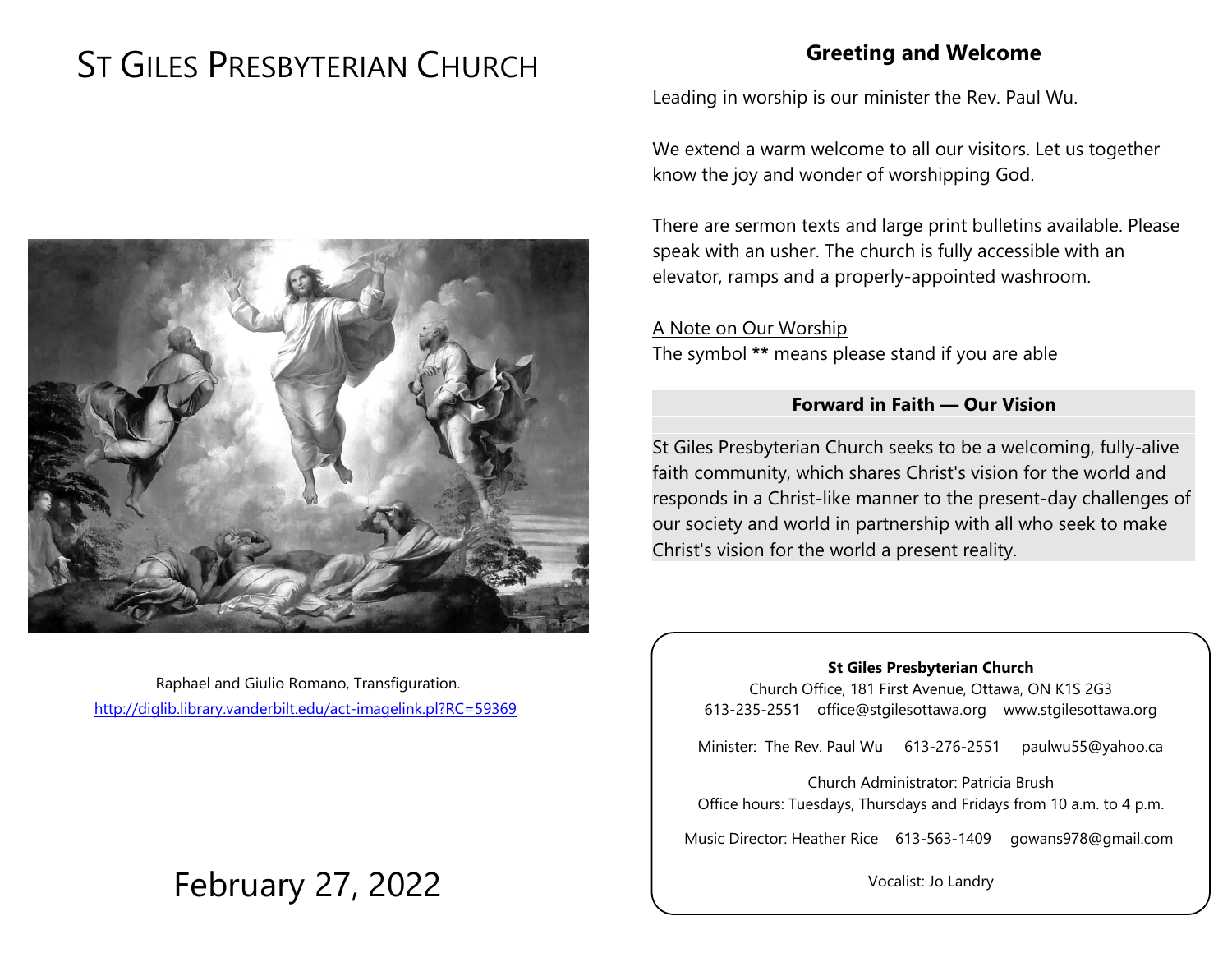We acknowledge that the land on which we gather is the traditional unceded territory of the Algonquin Anishnaabeg People. The Algonquin peoples have lived on this land since time immemorial. We are grateful to have the opportunity to be present in this territory.

Prelude *Ungdomssang (Song of Youth)* by Agathe B. Grøndahl

Call to Worship

- One: Our God is mighty and merciful, ruling with kindness over all the earth;
- **All: Let all people praise God's holy name.**
- One: The Lord loves justice and creates equity for all God's people;
- **All: We come into God's presence with thanksgiving, singing songs of joyful praise;**
- One: For the Christ of glory shines in this place;
- **All: The Holy Spirit meets us here, and so we come to worship.**

**\*\*Hymn: Praise, my soul, the King of Heaven 407**

- **1. Praise, my soul, the King of heaven; to his feet thy tribute bring; ransomed, healed, restored, forgiven, who like me his praise should sing? Praise him, praise him, praise him, praise him, praise the everlasting King.**
- **2. Praise him for his grace and favour to our fathers in distress; praise him, still the same forever, slow to chide and swift to bless;**

**praise him, praise him, praise him, praise him, glorious in his faithfulness.**

- **3. Father-like he tends and spares us; well our feeble frame he knows; in his hands he gently bears us, rescues us from all our foes: praise him, praise him, praise him, praise him, widely as his mercy flows.**
- **5. Angels, help us to adore him, ye behold him face to face; sun and moon, bow down before him, dwellers all in time and space, praise him, praise him, praise him, praise him, praise with us the God of grace.**

## Children's Story

## Prayer of Adoration

God of grace and God of glory, you reveal your presence to the world in radiant glory and gentle whispers, on mountain tops and lowly plains, in classrooms and hospital beds, in homes and churches, in the silence of nature and the sounds of cities. Yours is the presence that pushes past our fears, yours is the touch that transforms our doubts. We come before you to celebrate your goodness, to focus on your light, and offer you all praise, honour and thanksgiving, for you are our God and we are your people now and always.

# Unison Prayer of Confession

**God of mercy and forgiveness, facing the light of your goodness, we confess all that keeps us from sharing that goodness. We are distracted by the desire to have more**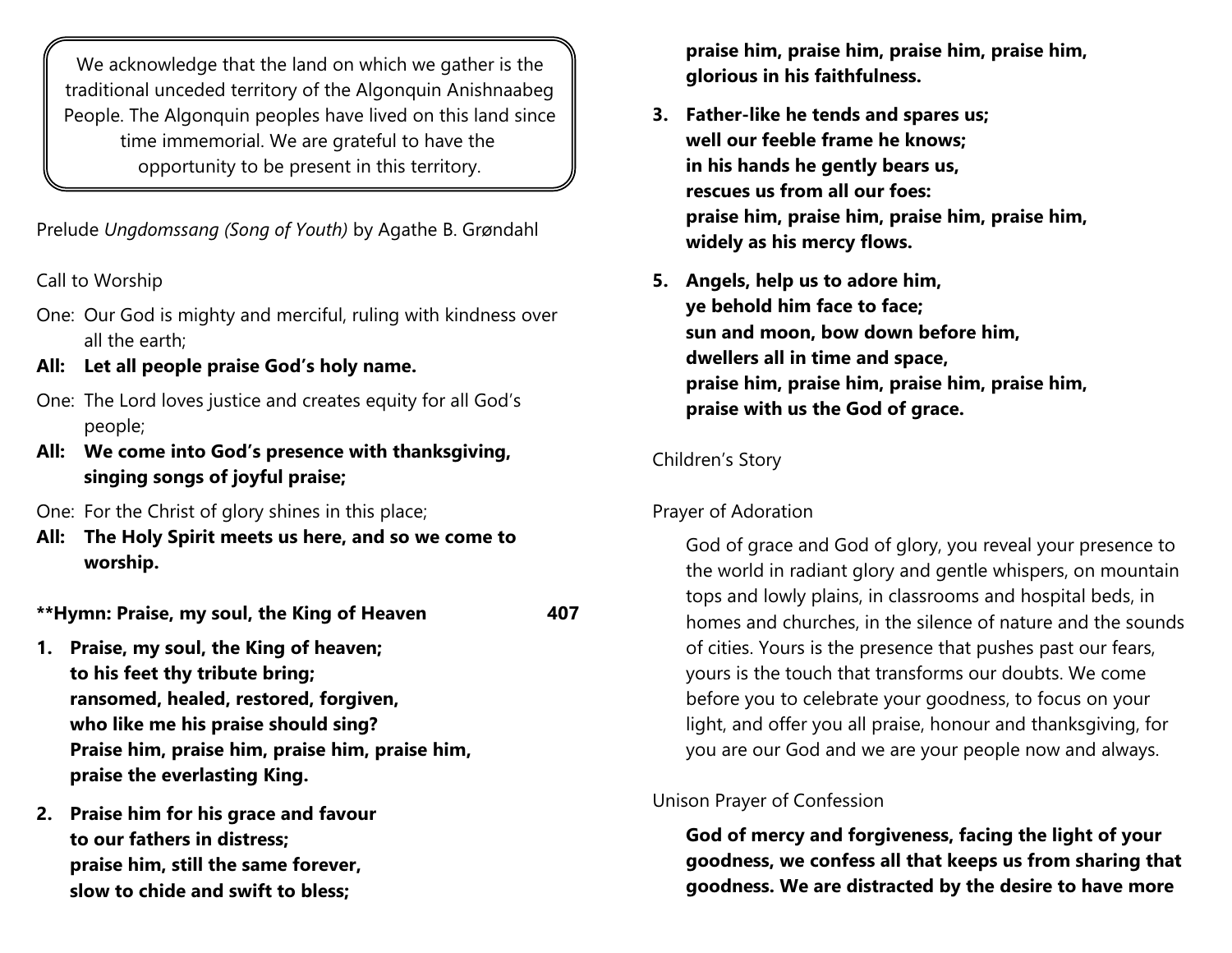**than we need. We focus on our own disappointments rather than trust the future you create. We feel discouraged by the pandemic and fail to claim the hope you hold out to us in Christ. Transfigure us by your grace, and shape us into disciples who follow Christ's leading each day.**

#### The Lord's Prayer

**Our Father who art in heaven, hallowed be thy name. Thy kingdom come, thy will be done on earth as it is in heaven. Give us this day our daily bread, and forgive us our debts as we forgive our debtors, and lead us not into temptation, but deliver us from evil, for thine is the kingdom and the power and the glory, for ever and ever. Amen**

#### Assurance of Pardon

Do not be afraid. God's forgiveness shines into the world. The morning star rises in our hearts and we are made new. Know that you are forgiven and forgive one another in Christ's name.

#### Scripture

First Reading: Exodus 34:29–35

Moses came down from Mount Sinai. As he came down from the mountain with the two tablets of the covenant in his hand, Moses did not know that the skin of his face shone because he had been talking with God. When Aaron and all the Israelites saw Moses, the skin of his face was shining, and they were afraid to come near him. But Moses called to them; and Aaron and all the leaders of the congregation returned to him, and Moses spoke with them. Afterward all the Israelites came near, and he gave them in commandment all that the

Lord had spoken with him on Mount Sinai. When Moses had finished speaking with them, he put a veil on his face; but whenever Moses went in before the Lord to speak with him, he would take the veil off, until he came out; and when he came out, and told the Israelites what he had been commanded, the Israelites would see the face of Moses, that the skin of his face was shining; and Moses would put the veil on his face again, until he went in to speak with him.

#### Responsive Reading: Psalm 99 (*with refrain 1*)



# The Lord is king; let the peoples tremble!

### **He sits enthroned upon the cherubim; let the earth quake!**

The Lord is great in Zion; exalted over all the peoples.

Let them praise your great and awesome name. **Holy is the Lord!**

Mighty King, lover of justice, you have established equity;

#### **you have executed justice and righteousness in Jacob.**

Extol the Lord our God; worship at his footstool. **Holy is the Lord!**

Moses and Aaron were among his priests, Samuel also was among those who called on God's name. **They cried to the Lord, who answered them.**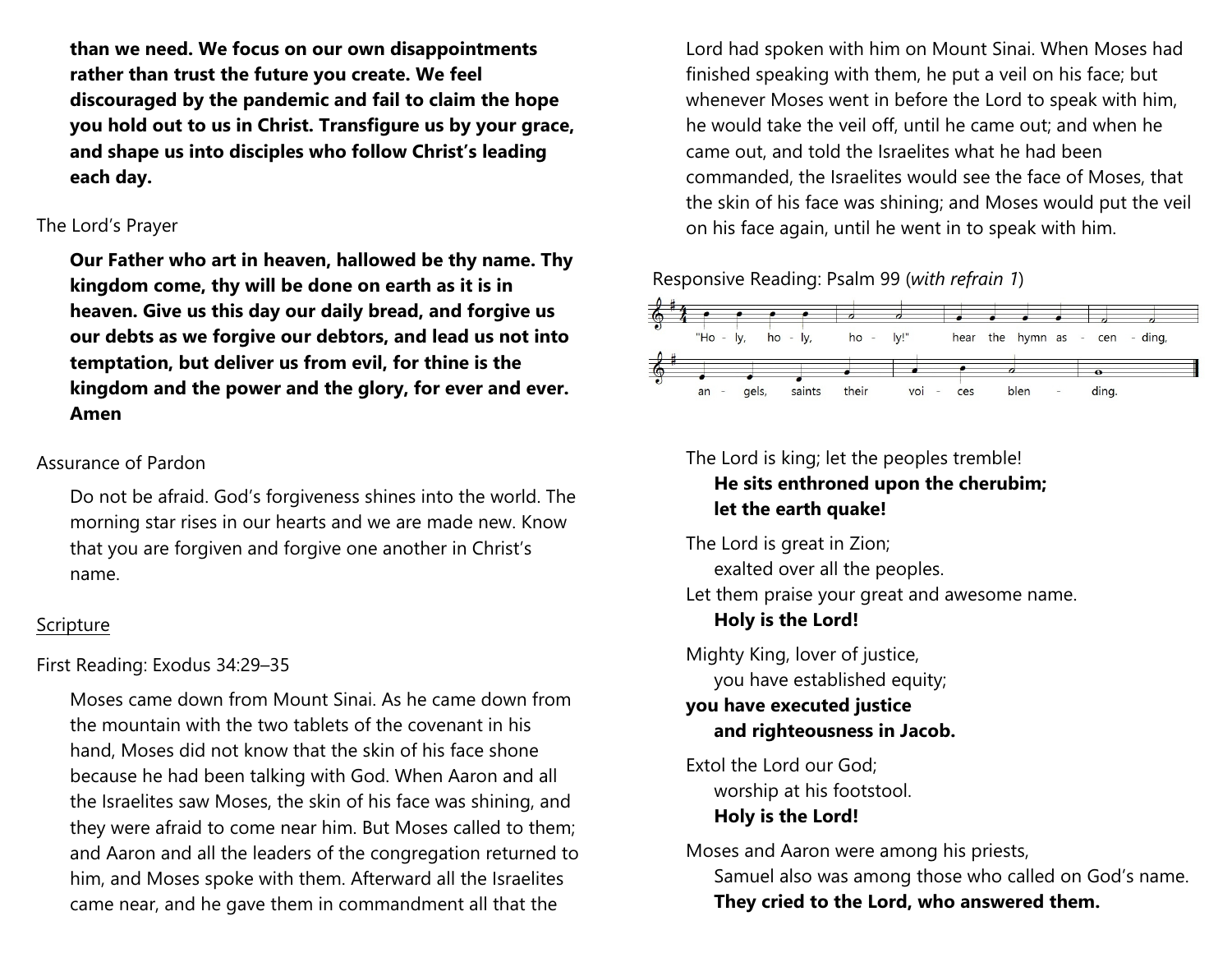The Lord spoke to them in the pillar of cloud; **they kept God's decrees, and the statutes that God gave them.**

O Lord our God, you answered them; **you were a forgiving God to them, but an avenger of their wrongdoings.**

Extol the Lord our God, and worship at the holy mountain; **for the Lord our God is holy.**

#### Second Reading: Luke 9:28-36

Now about eight days after these sayings Jesus took with him Peter and John and James, and went up on the mountain to pray. And while he was praying, the appearance of his face changed, and his clothes became dazzling white. Suddenly they saw two men, Moses and Elijah, talking to him. They appeared in glory and were speaking of his departure, which he was about to accomplish at Jerusalem. Now Peter and his companions were weighed down with sleep; but since they had stayed awake, they saw his glory and the two men who stood with him. Just as they were leaving him, Peter said to Jesus, "Master, it is good for us to be here; let us make three dwellings, one for you, one for Moses, and one for Elijah" not knowing what he said. While he was saying this, a cloud came and overshadowed them; and they were terrified as they entered the cloud. Then from the cloud came a voice that said, "This is my Son, my Chosen; listen to him!" When the voice had spoken, Jesus was found alone. And they kept silent and in those days told no one any of the things they had seen.

Reader: This is the word of the Lord, **People: Thanks be to God.**

**\*\*Hymn: Lord, the light of your love is shining 376**

- **1. Lord, the light of your love is shining in the midst of the darkness, shining; Jesus, Light of the World, shine upon us. Set us free by the truth you know bring us. Shine on me; shine on me.**
- *Refrain* **Shine, Jesus shine; fill this land with the Father's glory; blaze, Spirit, blaze, set our hearts on fire. Flow, river, flow; flood the nations with grace and mercy; send forth your word, Lord, and let there be light!**
- **2 Lord, I come to your awesome presence, from the shadows into your radiance; by your blood I may enter your brightness. Search me, try me, consume all my darkness. Shine on me; shine on me.** *Refrain*
- **3 As we gaze on your kingly brightness, so our faces display your likeness, ever-changing from glory to glory: mirrored here may our lives tell your story. Shine on me; shine on me.** *Refrain*

Sermon The Unbearable Glory of God

Prayers of the People

#### **\*\*Hymn Guide my feet**

**1. Guide my feet while I run this race, Guide my feet while I run this race, Guide my feet while I run this race, for I don't want to run this race in vain!**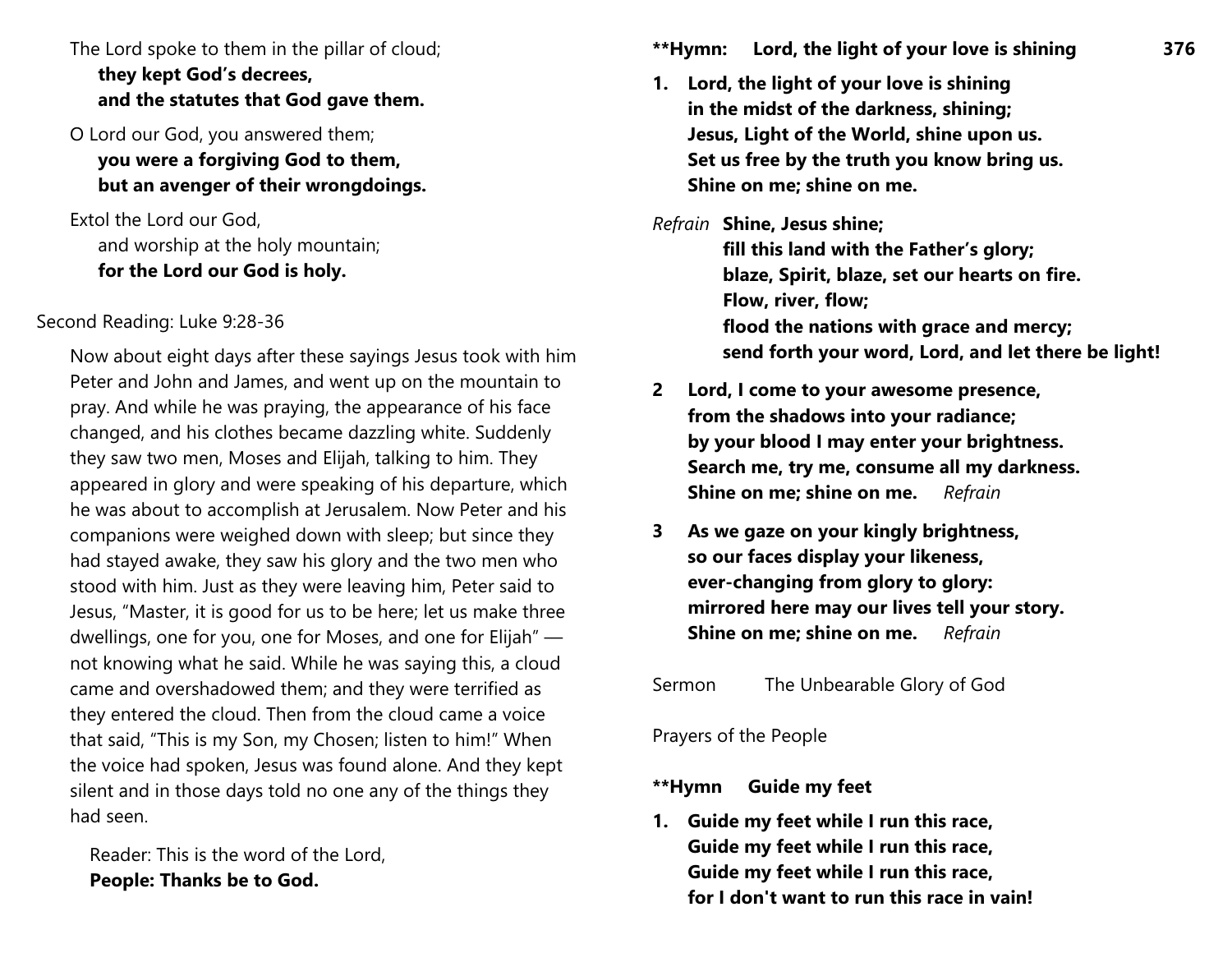- **2. Hold my hand...**
- **3. Stand by me...**
- **4. I'm your child....**
- **5. Search my heart....**

Text and Tune: African-American Spiritual; harmonized by Diana Kodner, b. 1957; © 1994, GIA Publications, Inc.

Passing of the Peace

Announcements

**Offering** 

|  | Doxology: Praise God from whom all blessings flow | 830 |
|--|---------------------------------------------------|-----|
|  | Praise him, all creatures here below;             |     |
|  | Praise him above, ye heavenly host;               |     |
|  | <b>Praise Father, Son and Holy Ghost.</b>         |     |

Prayer of Dedication

- **\*\*Hymn: God of grace and God of glory 490**
- **1. God of grace and God of glory, on thy people pour thy power; crown the ancient church's story; bring its bud to glorious flower. Grant us wisdom, grant us courage, for the facing of this hour, for the facing of this hour.**
- **2. Lo! the hosts of evil round us, scorn thy Christ, assail his ways! From the fears that long have bound us, free our hearts to love and praise.**

**Grant us wisdom, grant us courage, for the living of these days, for the living of these days.**

- **4. Set our feet on lofty places; gird our lives that they may be armoured with all Christlike graces, pledged to set all captives free. Grant us wisdom, grant us courage, that we fail not them nor thee, that we fail not them nor thee!**
- **5. Save us from weak resignation to the evils we deplore; let the search for thy salvation be our glory evermore. Grant us wisdom, grant us courage, serving thee whom we adore, serving thee whom we adore.**

#### Benediction

Postlude *Thaxted* by Gustav Holst

#### **Our Events**

**TODAY ~ after service ~ Annual Meeting**

**Monday, February 28 ~ 11:00 a.m. Coffee Hour** will meet by teleconference.

**Thursday, March 3 ~ 3:00p.m. Choir Practice**

**Friday, March 4 ~ 10:00 a.m. Bible Study** is continuing the study of Tobit by teleconference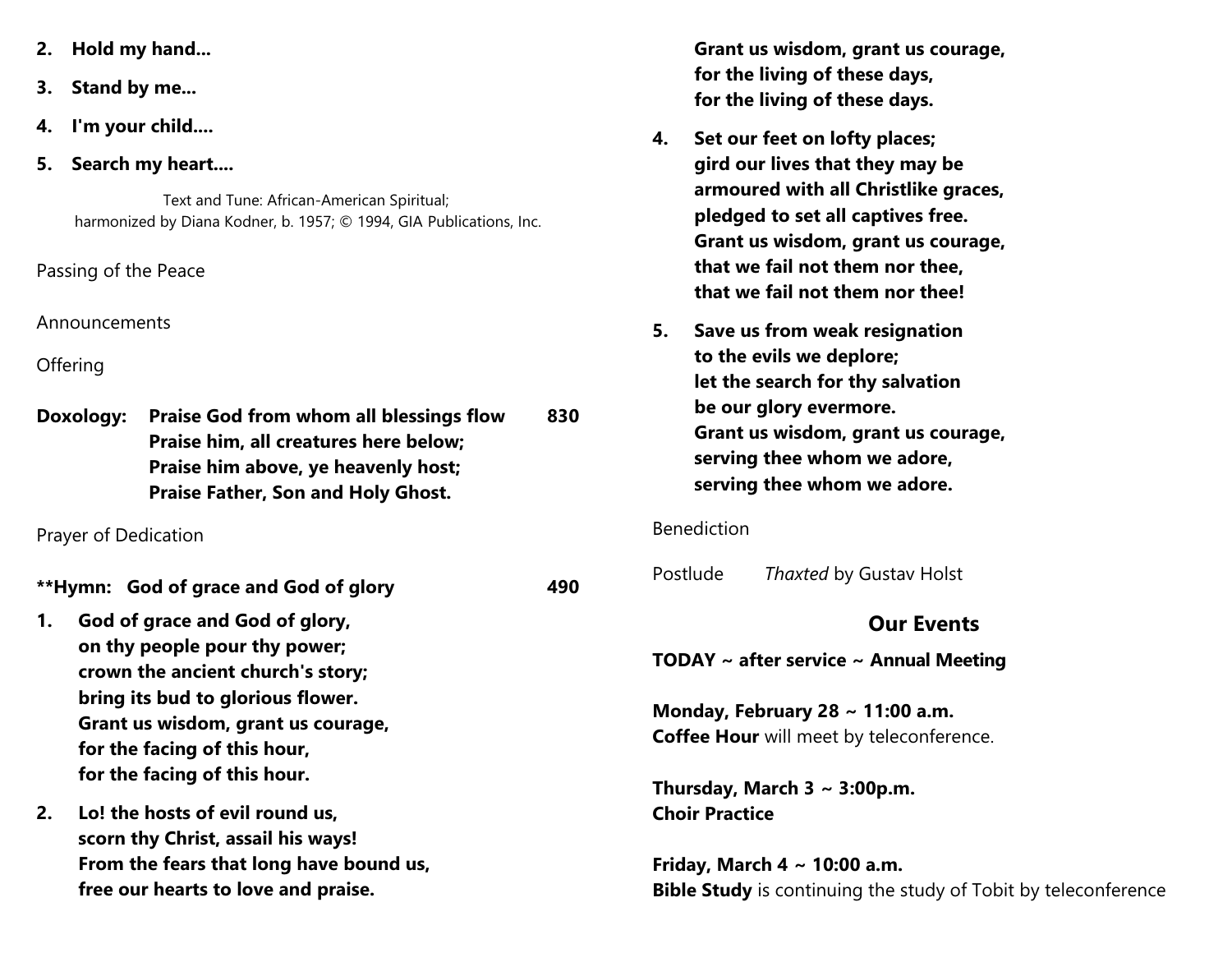## **Tropical Storm Ana – Flooding in Malawi**

### **Mission Moment**

On January 24 and 25, much of southern Malawi was severely hit by heavy rain and strong wind caused by Tropical Storm Ana. The storm made landfall in Malawi, causing devastation so unprecedented that the President of Malawi declared the affected districts a state of disaster. There is a serious risk of water contamination, as most water points in affected areas have been affected. This raises significant concerns about the potential for waterborne disease outbreaks such as cholera.

**PWS&D** will be responding through our existing partners and networks. Thousands of people are in immediate need of food, shelter, and water and sanitation services. PWS&D is in contact with our partner in the area, Churches Action in Relief and Development (CARD), who are conducting a rapid needs survey to assess how best to respond.

**You can donate through your envelope or by going to:**

<https://presbyterian.ca/pwsd/2022/02/02/tropical-storm-ana/>

### **A Prayer for Ukraine**

Holy Triune God, Creator, Redeemer and Sustainer. You have declared and established your kingdom over all powers in heaven and on earth. We come before you with outrage of the world and lament in our hearts. O Lord, do not hide your face from the atrocities of war; do not cover your eyes from this most recent senseless attack on the sovereign nation of Ukraine. Let your justice be upheld, your righteousness prevail. May you overrule evil with good, and may people and nations be healed through the reconciling love we find in Jesus Christ, in whose name we pray. Amen.

Binda Devi lives in Karbola, India, with her husband and four kids. A year ago, the family was living a comfortable life, relying on the income from her husband's job as a labourer in a cement factory. However, one day, there was an accident that left him unable to work. With no income, the family was very worried. Presbyterian World Service & Development (PWS&D) partner staff met with the family and, together, they came up with a plan for Binda to start a small cosmetics business. With support from the program, she is now selling cosmetic items from village to village. The business is going well, and Binda provides for her family.



*This livelihood initiative is supported by PWS&D*.